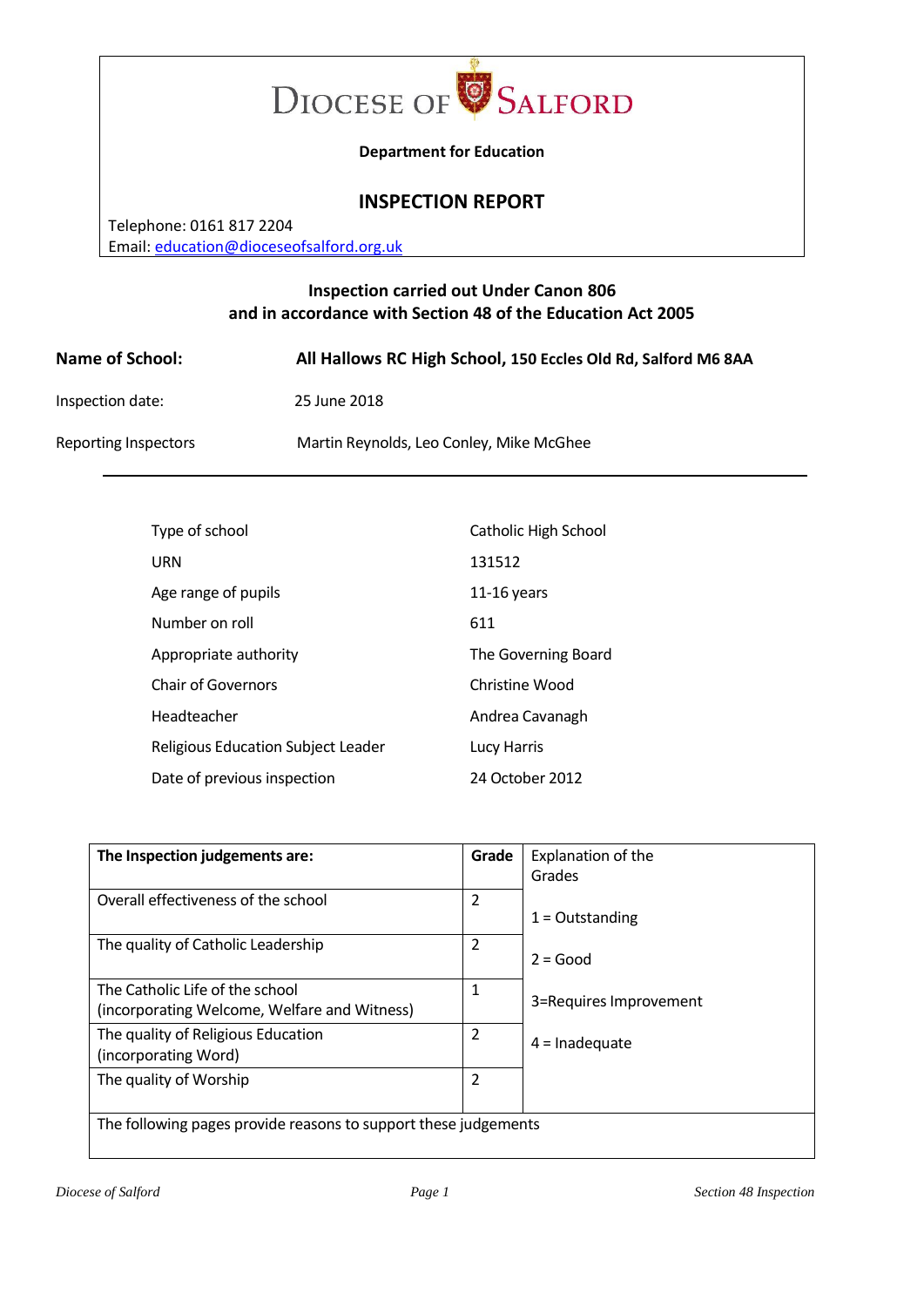#### **CHARACTERISTICS AND CONTEXT OF THE SCHOOL**

All Hallows is a Roman Catholic High School in Salford. The school, which is oversubscribed, moved in to a new building in September 2014 and also houses a 20 place MLD unit. The school serves a deprived community when measured against The National School Deprivation Indicator. 55% of pupils on roll have been eligible for Free School Meals over the last 6 years. Nearly half the children are from ethnic minority backgrounds with 35% of children recording a home language which is not English. 18% of children currently on roll are on the SEN register. Attainment on entry is significantly below the national average. All Hallows is fully staffed with specialists in all subjects. The number of Catholic teachers on roll is 18 and 23 support staff are Catholic**.** The school has established good working relationships with other schools, and provides training sessions for the local SCITT. The School Sports Partnership based at All Hallows supports their transition programme promoting sport, health and competition for a large number of Salford primary schools.

## **THE KEY STRENGTHS OF THE SCHOOL INCLUDE:**

- **The exceptional quality of pastoral care is founded on highly inclusive Catholic values**
- **The outstanding quality of relationships between all members of the community has created a family atmosphere in which each person is valued**
- **The quality of teaching in Religious Education, fully established as a core of core subjects, is a strength of the school**
- **The Head Teacher and Governors know the school well, are ambitious for the school's future and are very clear and confident about how these ambitions will be realised.**

## **OVERALL EFFECTIVENESS OF THE SCHOOL IS GOOD**

All Hallows RC High School is a good school with several outstanding features. Under the dedicated leadership of the headteacher and her senior team, the school has successfully tackled all areas for improvement identified in its last Section 48 inspection and is on a clear pathway to be outstanding in all areas in a short period of time. The headteacher has an intuitive understanding of her school underpinned by robust systems of monitoring and evaluation. The Catholic life of the school is outstanding and is reflected in the harmonious family that dedicated and hardworking staff have created. Staff go the extra mile in ensuring that pupils are safe, happy and well-cared for. Pupils enjoy coming to school and behave well. Good discipline is sustained through exceptional restorative work which bears witness to a forgiveness culture across school. This was expressed best by a pupil who said, "No matter how far you go from good, you can always be brought back". Year 7 starters enjoy a three day residential at the start of the year which clearly enfolds them with the school's Catholic mission. Pupils arriving at All Hallows from other schools and frequently from other countries experience the welcoming and inclusive ethos of the school. Religious Education is located in the heart of the school and under the enthusiastic leadership of the head of Religious Education and her team, is a strength of the school. The quality of worship has improved since the last inspection and with the recent appointment of a new lay chaplain the school has the capacity and resources to improve further. Governors, who know the school well, work closely with the headteacher and together they have allocated appropriate human and material resources to grow the school into an outstanding catholic community.

## **THE QUALITY OF CATHOLIC LEADERSHIP IS GOOD**

The headteacher has provided exceptional leadership in guiding the school through year on year improvement and establishing a community where "the unique value of each person is recognised and respected". Her self evaluation of the school is highly insightful. With the support of effective governors and her senior team, she has provided the direction and resources to develop All Hallows into a good Catholic school with outstanding features in a short space of time. Governors ensure the strategic direction of school remains true to its inclusive, Catholic mission. The head of Religious Education, supported by the headteacher, has led the Religious Education department into being a core of excellence in the school. School systems and policies reflect the core Catholic and inclusive values of the school's mission. Although not all staff and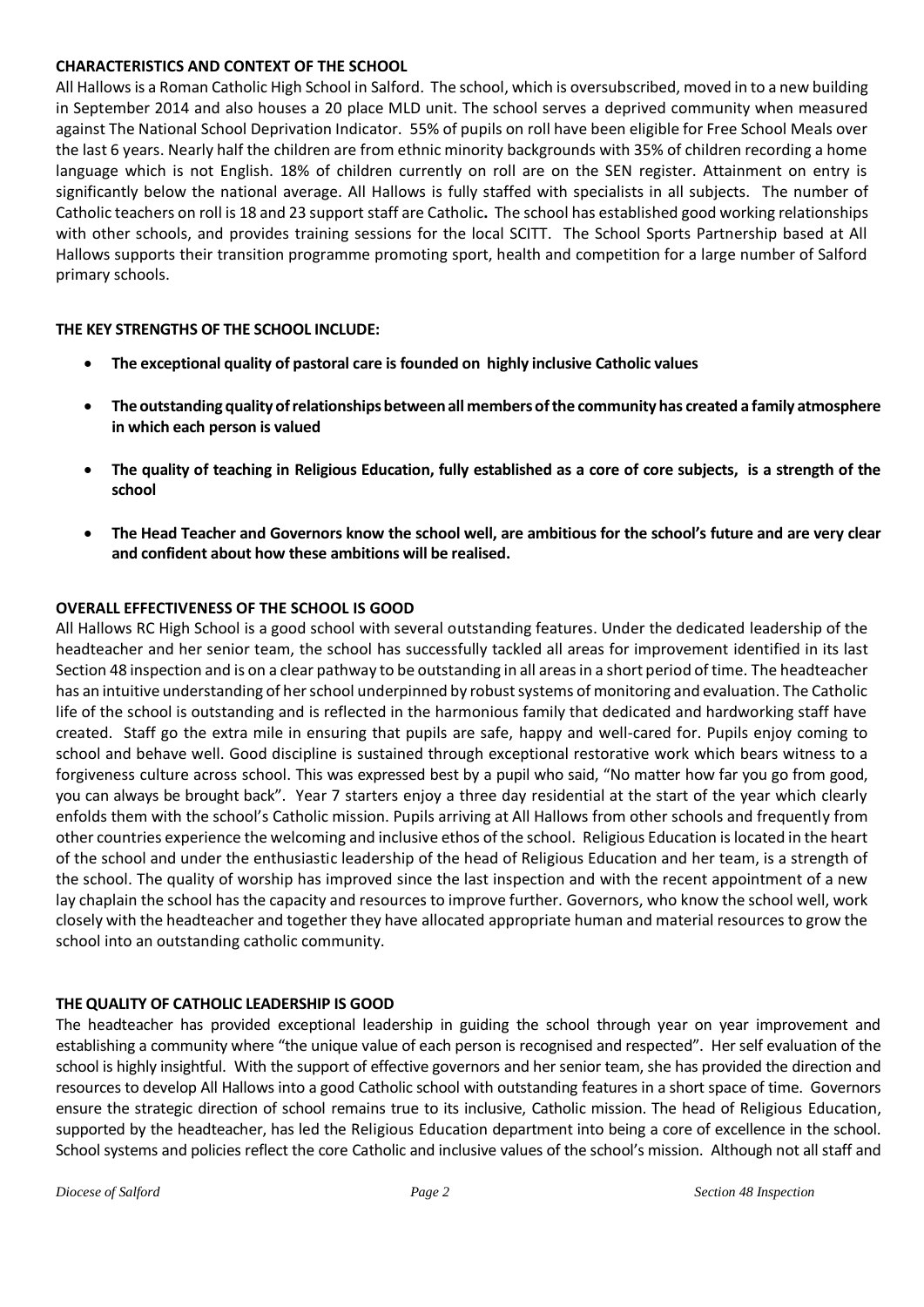pupils can explicitly make this link between Gospel Values and the daily life of the school, it is clearly lived out. Many pupils who have joined All Hallows from non-denominational schools, feel the difference. All staff fully support the Catholic life of the school and with the additional capacity of a newly appointed lay chaplain the ingredients are in place for further development in the prayer life of school. Similarly, with Religious Education as a strong core of the school, there is clear drive and capacity to extend Christ-centred SMSC more explicitly into the taught curriculum across school.

#### **THE CATHOLIC LIFE OF THE SCHOOL (incorporating Welcome, Welfare and Witness) IS OUTSTANDING**

The school is an outstanding example of Catholic, inclusive education and is living out its mission to "create a community which promotes tolerance, respect and sensitivity to the needs of others. As one pupil said, who had moved from a local school, "We are just like one big family". The diversity of the school community is celebrated at all levels. Pupils show extraordinary care for each other with routinely good manners and behaviour. Relationships between pupils and staff are excellent. Staff care deeply about the children and the children feel this. Good discipline is balanced with pastoral care forged on the Catholic ethos of the school. A student who had been in and out of trouble in Year 7 and 8 now had an impeccable behaviour record and identified school staff as the people who had turned her around. She now belongs to the Agape Group and wants to help lead the school in outreach charity work. Students who might feel on the margins in less inclusive schools feel truly part of the family at All Hallows. The welfare and achievement of children with learning or emotional needs is served exceptionally well by the effectiveness of the Aquinas Centre. "If it wasn't for this place," reported a pupil, "I would be in a PRU." The Catholic ethos of All Hallows, with a rich tradition of charity fund-raising, is already transforming the lives of many in its community. There are many examples of their involvement in service to the common good, including Pupil Leaders, Peer Mentors, Caritas Ambassadors, Agape Group and the GIFT team. The school now has the capacity and structures to bear further witness in the local community with further acts of charity and social justice.

#### **THE QUALITY OF RELIGIOUS EDUCATION (incorporating Word) IS GOOD**

Religious Education is now the core of the core curriculum delivering 10% of curriculum time.Through the drive and leadership of the head of Religious Education, teaching in Religious Education is routinely good and often outstanding. The team of specialist teachers work collaboratively and have established Religious Education as one of the most popular subjects in school with outcomes that have incrementally improved over time to a good standard of attainment. As one pupil stated, validated by others, "I enjoy Religious Education. We get to learn about other religions. It is well-taught." Expectations are high. In the best lessons seen, teachers made learning creative and engaging (in both key stages) as a way of making learning accessible to all. They also harnessed unplanned opportunities to deepen thinking through highly effective questioning. Through the excellent relationships teachers have with their pupils, they have created a climate in which pupils can ask big questions and link concepts to their own experience. Assessment is used effectively to inform planning and secure improvements in learning although not all pupils act on feedback given to improve their learning. Although some outstanding practice was observed in an English lesson in explicitly linking SMSC back to Gospel Values, this is not yet consistent across all subjects. Religious literacy is being developed well in Religious Education but needs the support of all staff in signposting Sacred Scripture and Gospel Values across all areas of school life. The quality of curriculum Religious Education is on the cusp of being outstanding. The head of Religious Education and Head Teacher are clear about the small steps they now need to take to achieve this.

## **THE QUALITY OF WORSHIP IS GOOD**

The governing board and the leadership team deserve great credit for the high level of dedicated funding and resourcing devoted to the development of prayer and worship at All Hallows. The Religious Education department has been the driver of progress in this area across the school in recent years and a programme of prayer, reflections and activities to promote the Catholic ethos in form time is in place. The pupils take part in a daily act of worship in their form groups and this is supported by a thoughtfully produced prayer and worship file. The school celebrates significant events over the course of the year starting with a Year 7 Mass of Welcome and ending with a Leavers' Celebration Mass. Each Thursday a different form group is responsible for organising a voluntary Mass. The community benefits from a lovely chapel deliberately located at the heart of the school. The aim is now to develop the chapel further as a worship centre and as a quiet haven for staff and students outside of Mass and other celebrations. Training is provided to all staff to help them to become highly confident and skilled in planning, leading and delivering pupil-centred prayer and worship. For example, a guest speaker is invited each